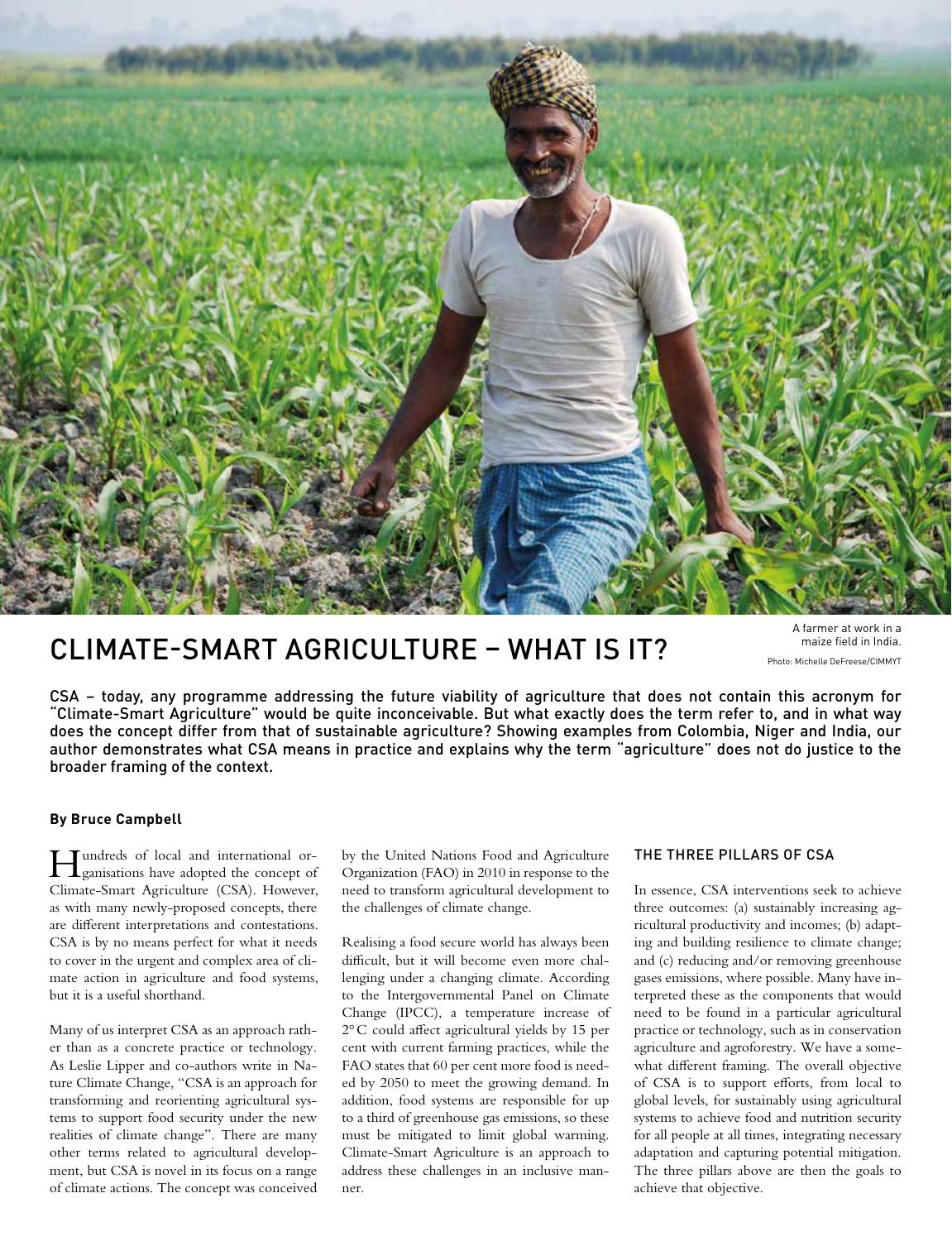What do we need to do to achieve those three inter-related goals? Action may involve agroforestry in one location, but crop-livestock systems in another. It may involve index-based insurance, better input markets and wheat farming elsewhere. The focus is on the goals, not on any particular practice that needs to be labelled climate-smart. And we need to recognise the trade-offs that may arise amongst the goals.

In focusing on the goals, we would hope to move away from the situation where particular technologies and practices are "sold" and "promoted" – we want to move away from silver bullets. Unfortunately, this is not the case in current practice, as we see multiple forms of climate-smartness being promoted: climate-smart potatoes, climate-smart landscapes, climate-smart villages, climate-smart rice, climate-smart livestock production, etc. We concur with Todd Rosenstock from the World Agroforestry Centre (ICRAF) when he says that a technology can be climate-smart in many places but is unlikely to be climate-smart everywhere. Let's not go to a farm, farmer, landscape or country with a climate-smart solution, but rather start from the farmers and local stakeholders to understand their needs, and work together towards the local and global goals. We should focus on the processes needed to achieve the goals. As Lipper and co-authors suggest, these may include promoting co-ordinated actions by farmers, researchers, private sector, civil society and policy-makers; building evidence of what works in specific contexts with particular types of farmers; increasing local institutional effectiveness to support agriculture; fostering coherence between climate and agricultural policies; and linking climate and agricultural financing. This gets CSA into the real business of development in the era of climate change, rather than pushing particular technologies.

# WHAT DISTINGUISHES CSA FROM SUSTAINABLE AGRICULTURE?

We think this is simply answered. CSA is merely sustainable agriculture with a strong focus on the climate dimensions. CSA ideas will make sustainable agriculture even more sustainable! This will occur by, for example, focusing on climate advisories for farmers (where appropriate!), scaling up weather-based index insurance (where appropriate!), and/or mobilising climate finance for the benefits of farmers and farming (where appropriate!). If sustainable agriculture completely embraces the emerging ideas in CSA, there will be no reason for the



CSA concept to continue – climate concerns will be completely mainstreamed into sustainable agriculture.

While CSA pursues similar goals to other approaches – food security and sustainable development – CSA distinguishes itself in three ways. First of all, CSA systematically integrates climate change into the planning and development of agricultural systems. While many approaches to sustainable agriculture consider resilience and reduction of greenhouse gas emission as beneficial side effects, CSA takes them as starting points. Secondly, to achieve the three outcomes of productivity, adaptation and mitigation, CSA emphasises the synergies and trade-offs between interventions at different levels. This is important, because interventions can have beneficial socio-ecological effects at farm level, but detrimental effects at landscape or community level. To identify optimal interventions and assist farmers and decision-makers, CSA projects need to deploy prioritisation tools to identify trade-offs and synergies between options. Thirdly, CSA attracts new funding to agricultural development, as it focuses explicitly on climate change. With the need for climate change adaptation and mitigation, a myriad of climate funds has appeared, such as the Least Developed Countries Fund, the Global Environment Facility Trust Fund and the Green Climate Fund.

### CSA IN PRACTICE: EXAMPLES FROM COLOMBIA, NIGER AND INDIA

To illustrate how CSA can be applied to an institution, in women's empowerment and an agronomic technique alike, three examples are shared from Colombia, Niger and India. The first example is the establishment of the Local Technical Agroclimatic Committees (LTACs) in Colombia. The Colombian Ministry of Agriculture and Rural Development set up these committees with support from several research institutes in 2015, to make farmers more resilient to the increasing climate variability. In these committees, representatives from gov-



Members of a Local Technical Agroclimatic Committee in Montería, Colombia. Photo: José Luis Urrea/CCAFS